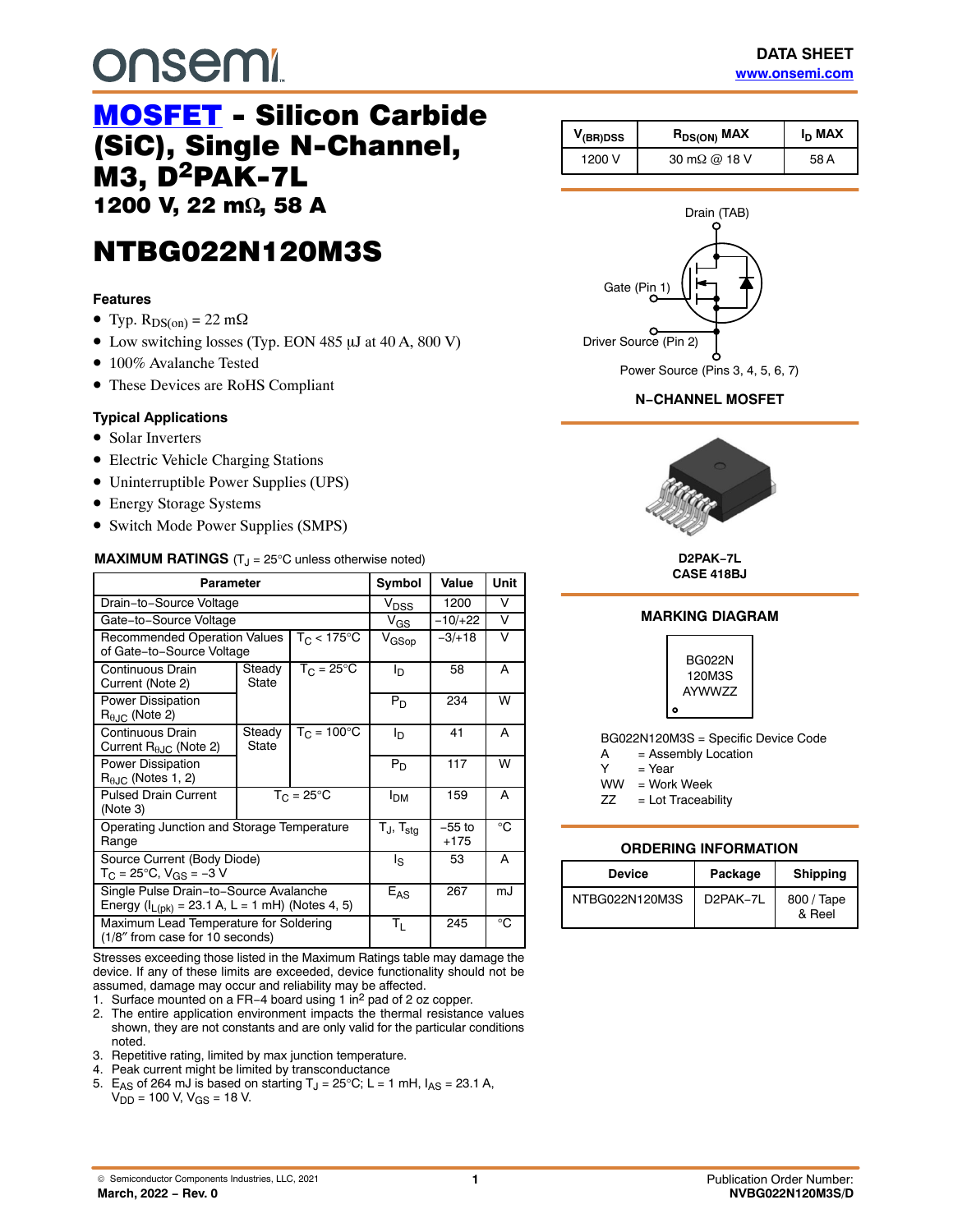#### **THERMAL CHARACTERISTICS**

| <b>Parameter</b>                   |                 | Typ                      | Max                      | Unit |
|------------------------------------|-----------------|--------------------------|--------------------------|------|
| Junction-to-Case - Steady State    |                 | 0.64                     | $\overline{\phantom{0}}$ | ℃⁄W  |
| Junction-to-Ambient - Steady State | $R_{\theta JA}$ | $\overline{\phantom{m}}$ | 40                       |      |

#### **ELECTRICAL CHARACTERISTICS** (T<sub>J</sub> = 25°C unless otherwise specified)

| <b>Parameter</b>                                                    | Symbol                  | <b>Test Condition</b>                                                  | Min                      | Typ                      | Max                      | Unit      |  |
|---------------------------------------------------------------------|-------------------------|------------------------------------------------------------------------|--------------------------|--------------------------|--------------------------|-----------|--|
| <b>OFF-STATE CHARACTERISTICS</b>                                    |                         |                                                                        |                          |                          |                          |           |  |
| Drain-to-Source Breakdown Voltage                                   | $V_{(BR)DSS}$           | $V_{GS} = 0$ V, $I_D = 1$ mA                                           | 1200                     |                          |                          | V         |  |
| Drain-to-Source Breakdown Voltage<br><b>Temperature Coefficient</b> | $V_{(BR)DSS}/T_J$       | $I_D = 1$ mA, referenced to 25°C                                       |                          | 0.3                      |                          | $V$ / $C$ |  |
| Zero Gate Voltage Drain Current                                     | <b>I</b> <sub>DSS</sub> | $V_{GS} = 0 V$ ,<br>$T_{\text{J}} = 25^{\circ}$ C<br>$V_{DS} = 1200 V$ | $\overline{\phantom{m}}$ | $\overline{\phantom{0}}$ | 100                      | μA        |  |
| Gate-to-Source Leakage Current                                      | l <sub>GSS</sub>        | $V_{GS}$ = +22/-10 V, $V_{DS}$ = 0 V                                   | $\overline{\phantom{0}}$ |                          | ±1                       | μA        |  |
| <b>ON-STATE CHARACTERISTICS (Note 6)</b>                            |                         |                                                                        |                          |                          |                          |           |  |
| Gate Threshold Voltage                                              | $V_{GS(TH)}$            | $V_{GS} = V_{DS}$ , $I_D = 20$ mA                                      | 2.04                     | 2.72                     | 4.4                      | V         |  |
| Recommended Gate Voltage                                            | V <sub>GOP</sub>        |                                                                        | $-3$                     | $\equiv$                 | $+18$                    | $\vee$    |  |
| Drain-to-Source On Resistance                                       | $R_{DS(on)}$            | $V_{GS}$ = 18 V, $I_D$ = 40 A, T <sub>J</sub> = 25°C                   | $\overline{\phantom{0}}$ | 22                       | 30                       | $m\Omega$ |  |
|                                                                     |                         | $V_{GS}$ = 18 V, $I_D$ = 40 A, T <sub>J</sub> = 175°C                  | $\overline{\phantom{0}}$ | 47                       | $\overline{\phantom{a}}$ |           |  |
| <b>Forward Transconductance</b>                                     | <b>g<sub>FS</sub></b>   | $V_{DS}$ = 10 V, $I_D$ = 40 A                                          | $\equiv$                 | 34                       | $\equiv$                 | S         |  |
| <b>CHARGES, CAPACITANCES &amp; GATE RESISTANCE</b>                  |                         |                                                                        |                          |                          |                          |           |  |
| Input Capacitance                                                   | $C_{\text{ISS}}$        | $V_{GS}$ = 0 V, f = 1 MHz, $V_{DS}$ = 800 V                            | $\equiv$                 | 3200                     | $\equiv$                 | pF        |  |
| <b>Output Capacitance</b>                                           | C <sub>OSS</sub>        |                                                                        | $\overline{\phantom{0}}$ | 148                      | $\overline{\phantom{0}}$ |           |  |
| Reverse Transfer Capacitance                                        | $C_{RSS}$               |                                                                        | $\overline{\phantom{0}}$ | 14                       | $\overline{\phantom{0}}$ |           |  |
| <b>Threshold Gate Charge</b>                                        | $Q_{G(TH)}$             | $V_{GS} = -3/18$ V, $V_{DS} = 800$ V,                                  | $\overline{\phantom{0}}$ | 20                       | $\overline{\phantom{a}}$ | пC        |  |
| <b>Total Gate Charge</b>                                            | Q <sub>G(TOT)</sub>     | $I_D = 40 \text{ Å}$                                                   |                          | 148                      |                          |           |  |
| Gate-to-Source Charge                                               | ${\sf Q}_{\rm GS}$      |                                                                        |                          | 35                       | $\overline{\phantom{a}}$ |           |  |
| Gate-to-Drain Charge                                                | $Q_{GD}$                |                                                                        | $\overline{\phantom{0}}$ | 38                       |                          |           |  |
| Gate-Resistance                                                     | $R_G$                   | $f = 1$ MHz                                                            | $\overline{\phantom{0}}$ | 1.5                      |                          | Ω         |  |
| <b>SWITCHING CHARACTERISTICS</b>                                    |                         |                                                                        |                          |                          |                          |           |  |
| Turn-On Delay Time                                                  | $t_{d(ON)}$             | $V_{GS} = -3/18 V$ ,                                                   | $\equiv$                 | 18                       | $\overline{\phantom{0}}$ | ns        |  |
| <b>Rise Time</b>                                                    | t <sub>r</sub>          | $V_{DS}$ = 800 V,<br>$I_D = 40 A,$                                     | $\overline{\phantom{0}}$ | 24                       | -                        |           |  |
| Turn-Off Delay Time                                                 | $t_{d(OFF)}$            | $R_G = 4.5 \Omega$<br>inductive load (Note 6)                          | $\overline{\phantom{0}}$ | 47                       |                          |           |  |
| <b>Fall Time</b>                                                    | $t_f$                   |                                                                        | $\overline{\phantom{0}}$ | 14                       | $\overline{\phantom{0}}$ |           |  |
| Turn-On Switching Loss                                              | E <sub>ON</sub>         |                                                                        |                          | 485                      |                          | μJ        |  |
| Turn-Off Switching Loss                                             | E <sub>OFF</sub>        |                                                                        |                          | 220                      |                          |           |  |
| <b>Total Switching Loss</b>                                         | $E_{\text{tot}}$        |                                                                        | $\overline{\phantom{0}}$ | 710                      |                          |           |  |
| <b>SOURCE-DRAIN DIODE CHARACTERISTICS</b>                           |                         |                                                                        |                          |                          |                          |           |  |
| Continuous Source-Drain Diode Forward<br>Current                    | $I_{SD}$                | $V_{GS} = -3 V$ , T <sub>C</sub> = 25°C                                | $\overline{\phantom{0}}$ | $\equiv$                 | 53                       | Α         |  |
| Pulsed Source-Drain Diode Forward<br>Current (Note 6)               | <b>I</b> <sub>SDM</sub> |                                                                        | $\qquad \qquad -$        |                          | 159                      |           |  |
| Forward Diode Voltage                                               | $V_{SD}$                | $V_{GS} = -3 V$ , $I_{SD} = 40 A$ , $T_J = 25$ °C                      | $\overline{\phantom{a}}$ | 4.5                      | $\overline{\phantom{a}}$ | V         |  |
|                                                                     |                         |                                                                        |                          |                          |                          |           |  |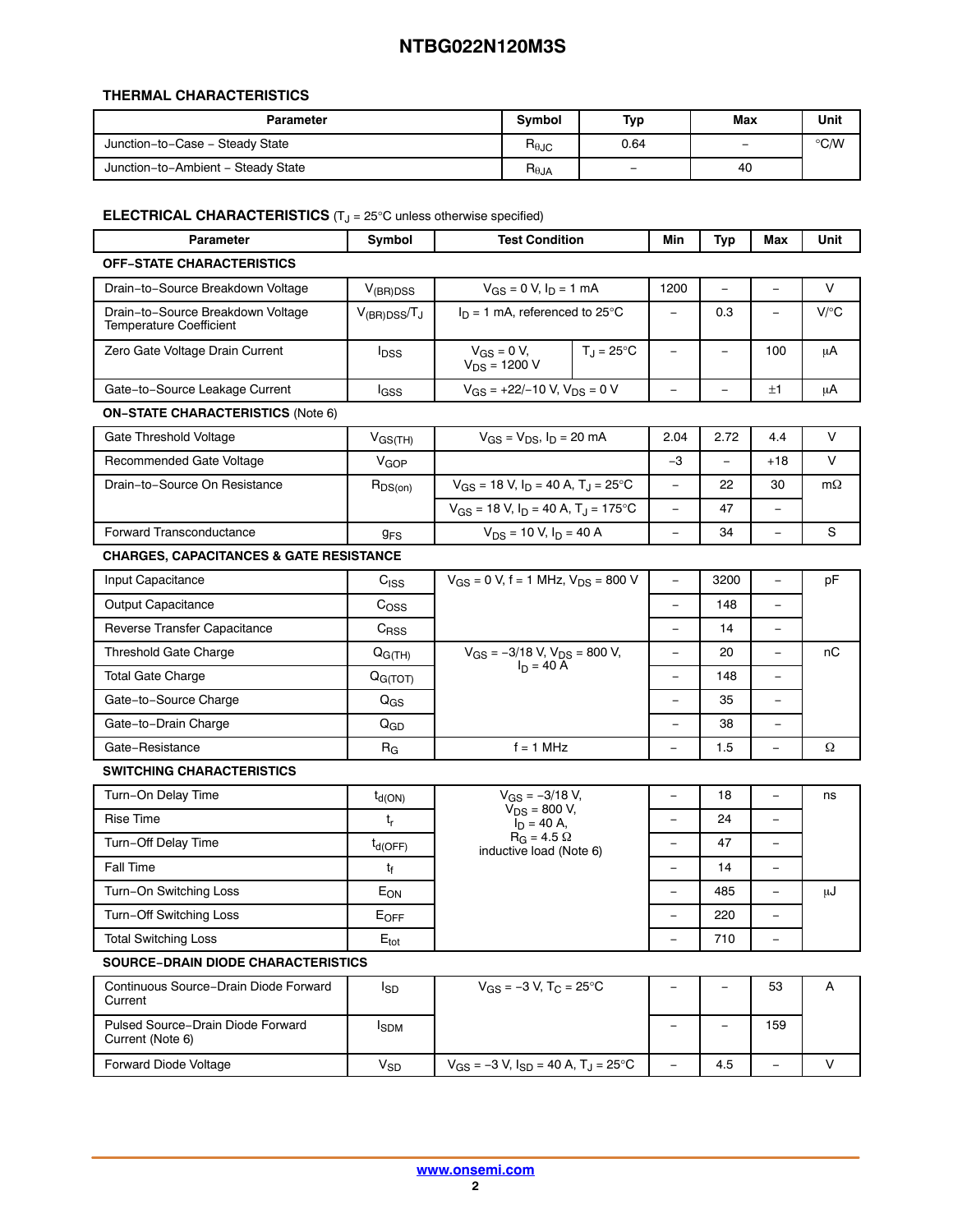#### <span id="page-2-0"></span>**ELECTRICAL CHARACTERISTICS** (T<sub>J</sub> = 25°C unless otherwise specified) (continued)

| <b>Parameter</b>                          | Symbol          | <b>Test Condition</b>                                                               | Min | Тур | <b>Max</b> | Unit |  |  |  |
|-------------------------------------------|-----------------|-------------------------------------------------------------------------------------|-----|-----|------------|------|--|--|--|
| <b>SOURCE-DRAIN DIODE CHARACTERISTICS</b> |                 |                                                                                     |     |     |            |      |  |  |  |
| Reverse Recovery Time                     | t <sub>RR</sub> | $V_{GS} = -3/18$ V, $I_{SD} = 40$ A,<br>$dI_S/dt = 1000 A/\mu s$ , $V_{DS} = 800 V$ |     | 23  | -          | ns   |  |  |  |
| Reverse Recovery Charge                   | $Q_{RR}$        |                                                                                     |     | 146 |            | nC   |  |  |  |
| Reverse Recovery Energy                   | $E_{REC}$       |                                                                                     |     | 5   |            | աժ   |  |  |  |
| Peak Reverse Recovery Current             | <b>FRRM</b>     |                                                                                     |     | 13  |            | A    |  |  |  |
| Charge time                               | t <sub>Α</sub>  |                                                                                     |     | 13  | -          | ns   |  |  |  |
| Discharge time                            | t <sub>B</sub>  |                                                                                     |     | 10  |            | ns   |  |  |  |

Product parametric performance is indicated in the Electrical Characteristics for the listed test conditions, unless otherwise noted. Product performance may not be indicated by the Electrical Characteristics if operated under different conditions.

6.  $\, {\sf E_{ON}/E_{OFF}}$  result is with body diode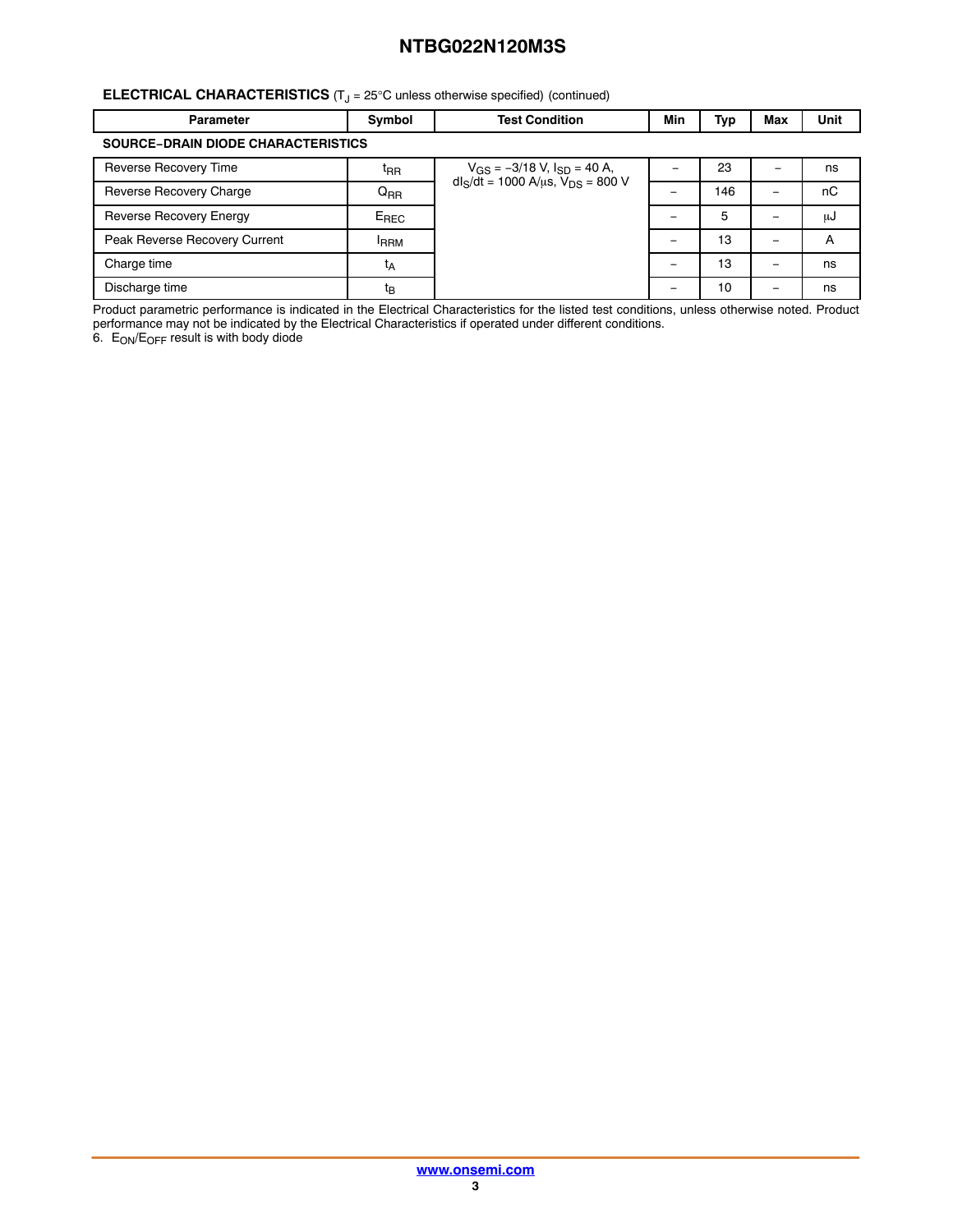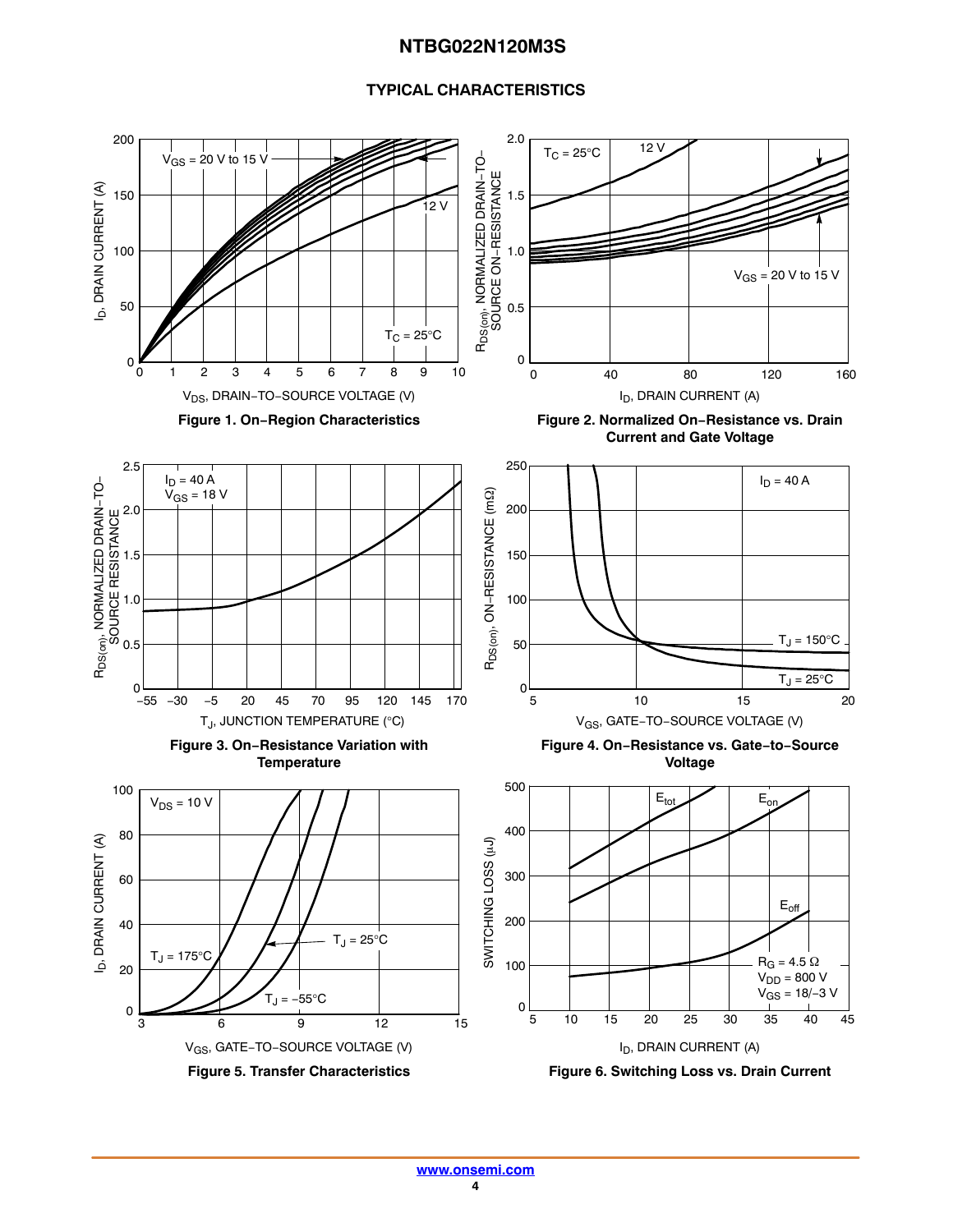









Figure 9. Switching Loss vs. Temperature **Figure 10. Diode Forward Voltage vs. Current**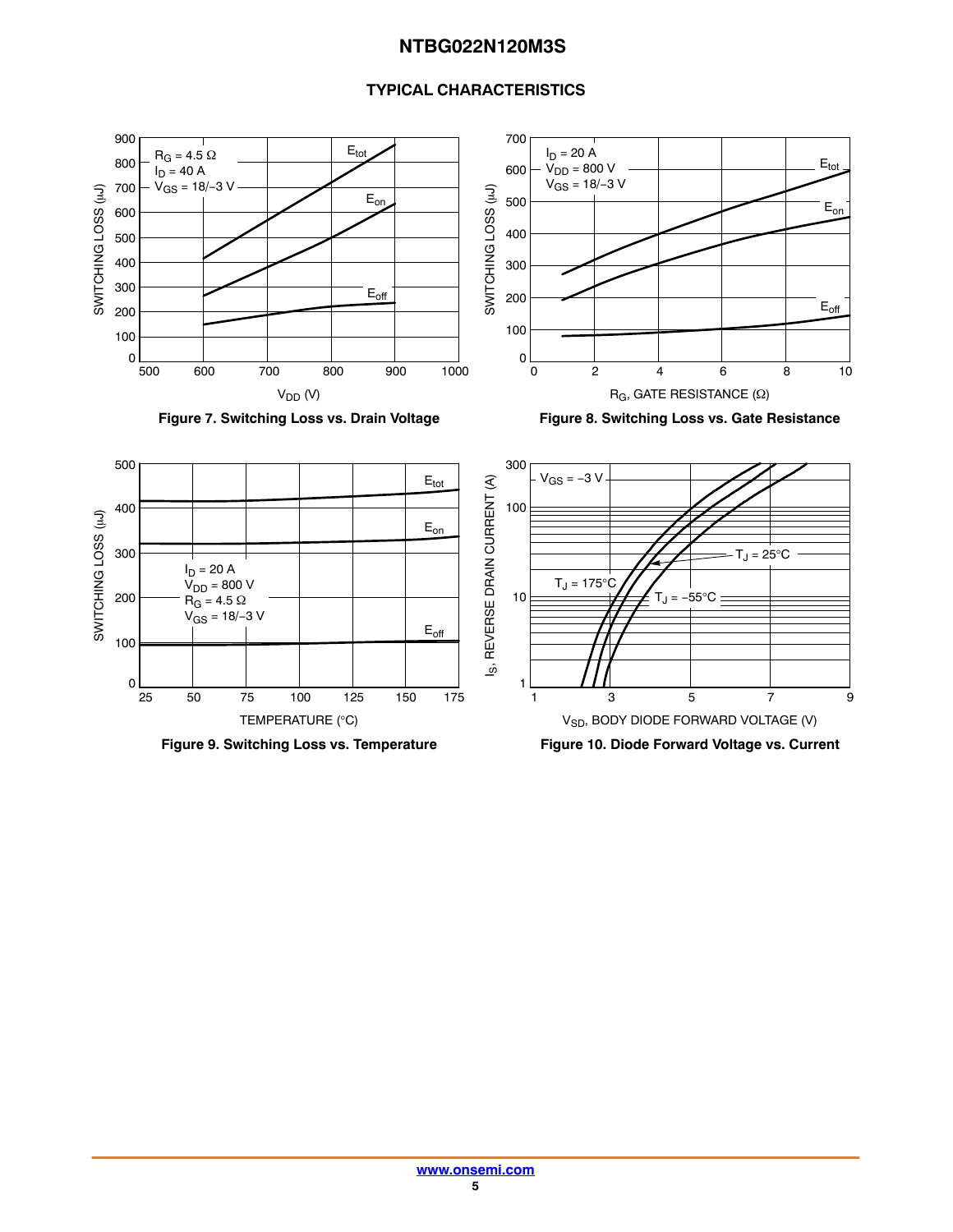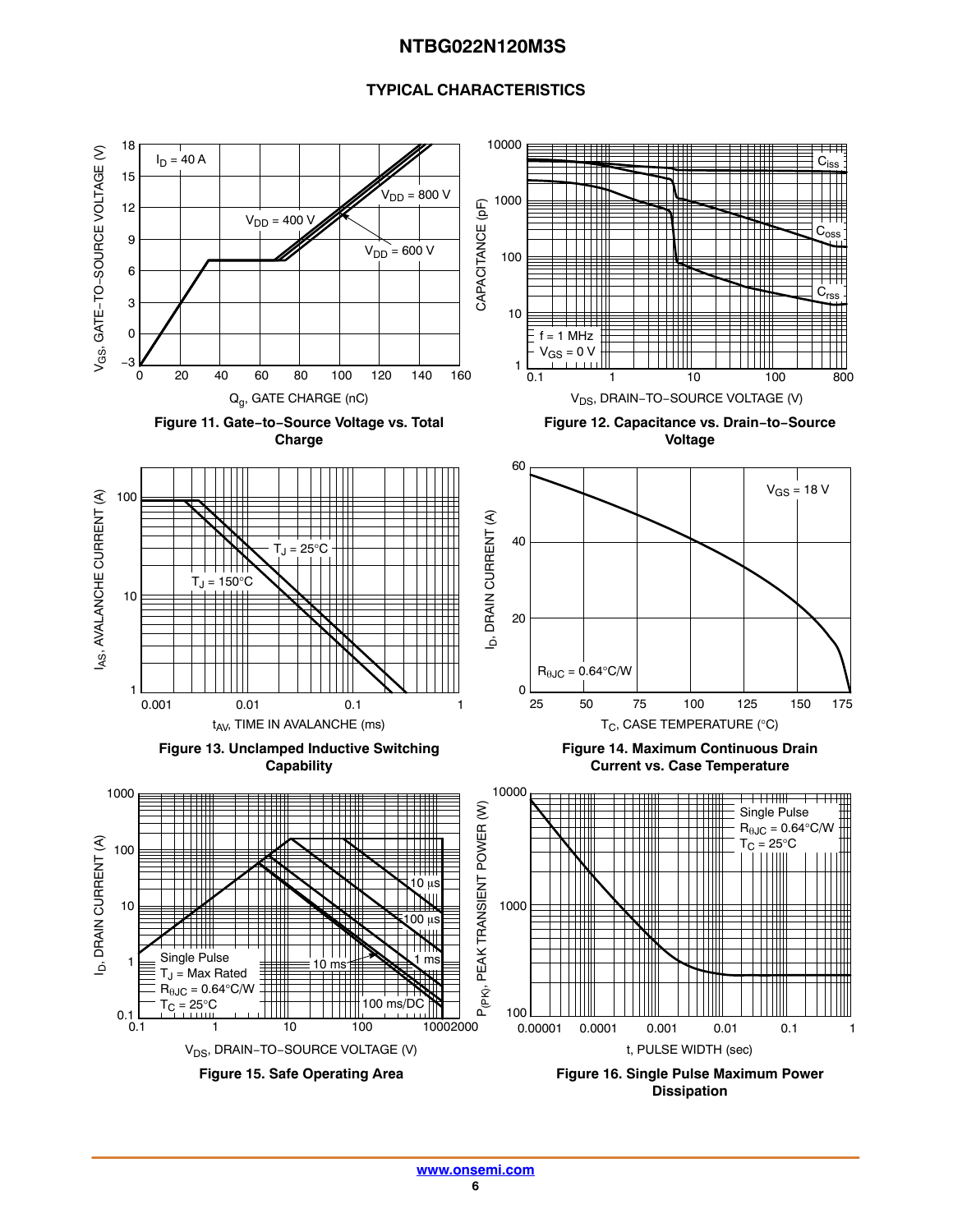

**Figure 17. Junction−to−Case Transient Thermal Response**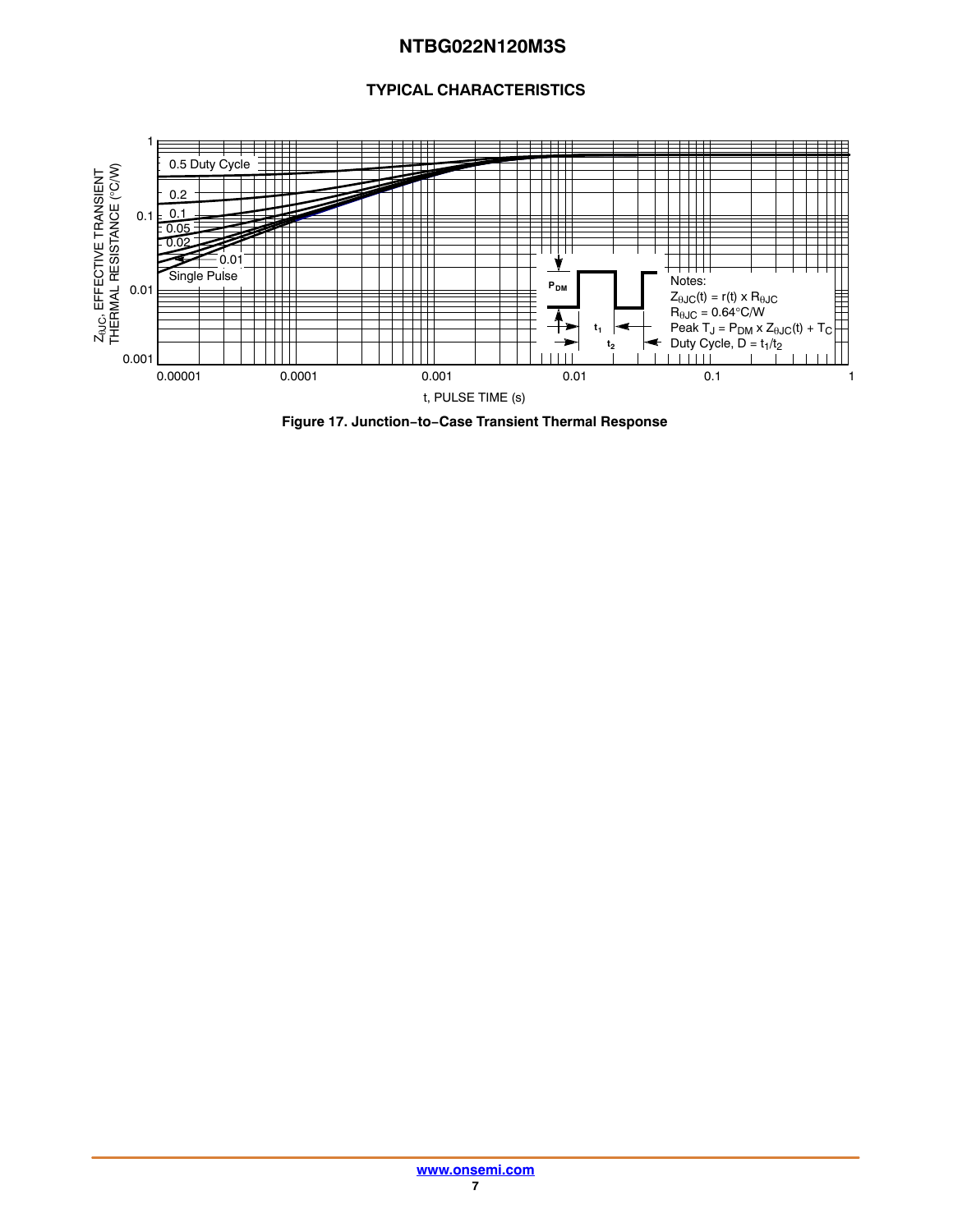#### **PACKAGE DIMENSIONS**

**D2PAK7 (TO−263−7L HV)** CASE 418BJ ISSUE B





10.50

**LAND PATTERN RECOMMENDATION** 





NOTES:

- A. PACKAGE CONFORMS TO JEDEC TO-263<br>VARIATION CB EXCEPT WHERE NOTED.<br>B. ALL DIMENSIONS ARE IN MILLIMETERS.
	-
- ◯ OUT OF JEDEC STANDARD VALUE.<br>
D. DIMENSION AND TOLERANCE AS PER ASME<br>
Y14.5-2009.<br>
E. DIMENSIONS ARE EXCLUSIVE OF BURRS.

|  | MOLD FLASH AND TIE BAR PROTRUSIONS. |              |  |
|--|-------------------------------------|--------------|--|
|  |                                     | .  . <b></b> |  |

| <b>DIM</b>     | MILLIMETERS |            |            |  |  |  |
|----------------|-------------|------------|------------|--|--|--|
|                | <b>MIN</b>  | <b>NOM</b> | <b>MAX</b> |  |  |  |
| A              | 4.30        | 4.50       | 4.70       |  |  |  |
| A <sub>1</sub> | 0.00        | 0.10       | 0.20       |  |  |  |
| b2             | 0.60        | 0.70       | 0.80       |  |  |  |
| b              | 0.51        | 0.60       | 0.70       |  |  |  |
| C              | 0.40        | 0.50       | 0.60       |  |  |  |
| c2             | 1.20        | 1.30       | 1.40       |  |  |  |
| D              | 9.00        | 9.20       | 9.40       |  |  |  |
| D1             | 6.15        | 6.80       | 7.15       |  |  |  |
| E              | 9.70        | 9.90       | 10.20      |  |  |  |
| E1             | 7.15        | 7.65       | 8.15       |  |  |  |
| e              |             | 1.27       |            |  |  |  |
| н              | 15.10       | 15.40      | 15.70      |  |  |  |
| L              | 2.44        | 2.64       | 2.84       |  |  |  |
| L <sub>1</sub> | 1.00        | 1.20       | 1.40       |  |  |  |
| L3             |             | 0.25       |            |  |  |  |
| aaa            |             |            | 0.25       |  |  |  |